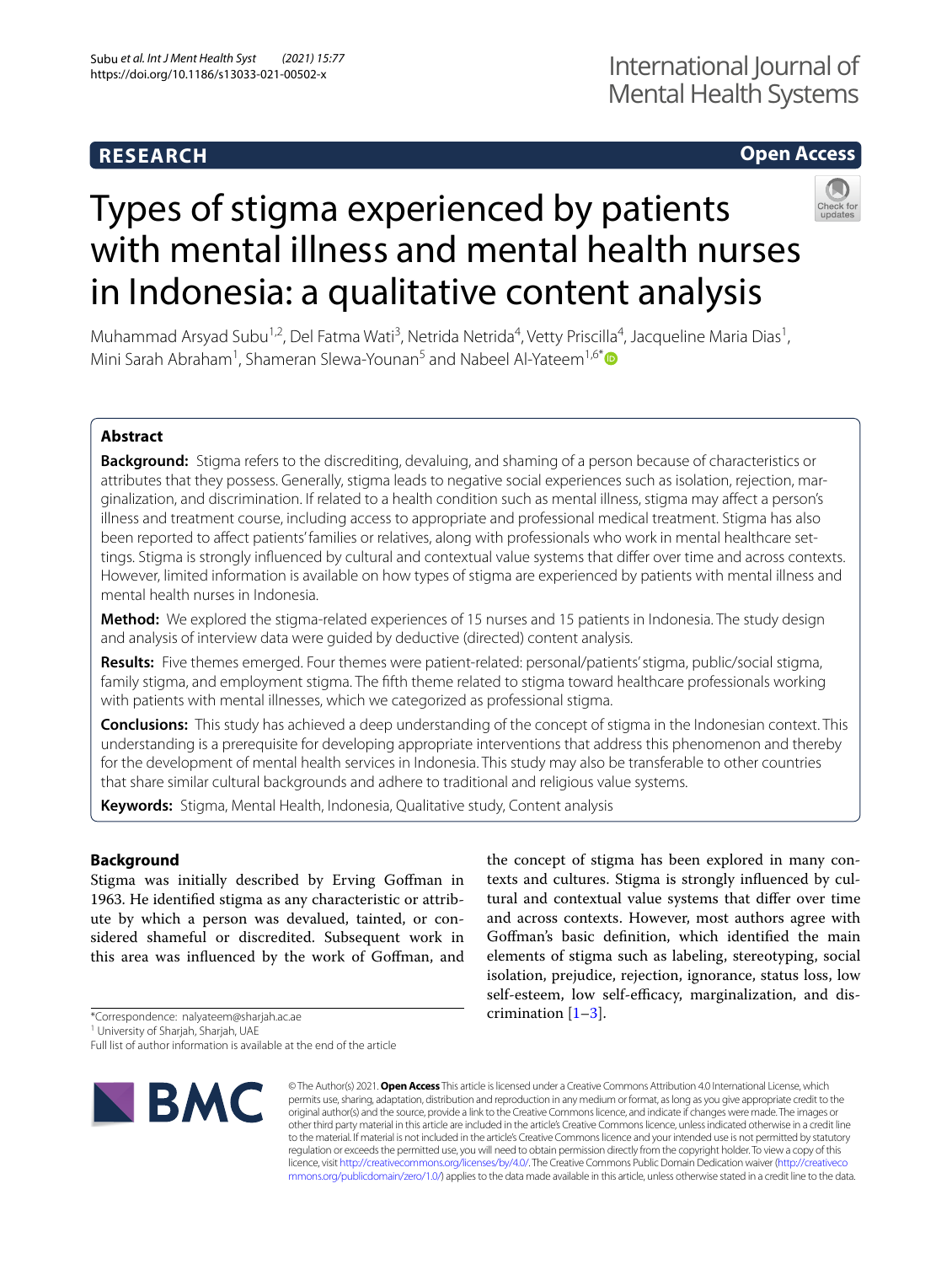Mental health stigma is defned as the disgrace, social disapproval, or social discrediting of individuals with a mental health problem  $[4, 5]$  $[4, 5]$  $[4, 5]$  $[4, 5]$ . Literature identifies multiple dimensions or types of mental health-related stigma, including self-stigma, public stigma, professional stigma, and institutional stigma. Self-stigma refers to negative attitudes of an individual to his/her own mental illness and is also referred to as internalized stigma [[1,](#page-9-0) [6](#page-9-4)]. Self-stigma has been related to poor outcomes, such as failure to access treatment, disempowerment, reduced self-efficacy, and decreased quality of life [[7,](#page-9-5) [8\]](#page-9-6). Public stigma refers to negative attitudes towards those with mental illness by held by the general public [[1,](#page-9-0) [6\]](#page-9-4), often based on misconceptions, fear, and prejudice. Related to public stigma is perceived stigma which is defned as individual's beliefs about the attitudes of others towards mental illness. Research has demonstrated the signifcant impact of public stigma such as discrimination in workplaces and public agencies [[8](#page-9-6)]. Professional stigma occurs when healthcare professionals hold stigmatizing attitudes toward their patients, which are often based on fear or misunderstandings of the causes and symptoms of mental illness, or when professionals themselves experience stigma from the public or other healthcare professionals because of their work and connection with stigmatized individuals [[1](#page-9-0)]. Professional stigma is of particular concern as it may afect the care and treatment a person with mental illness receives [\[1](#page-9-0)], including treatment for physical illnesses [\[8\]](#page-9-6), thereby impacting their wellbeing and recovery. Finally, institutional stigma refers to an organization's policies or culture of negative attitudes and beliefs toward stigmatized individuals, such as those with mental health problems  $[1, 6-14]$  $[1, 6-14]$  $[1, 6-14]$  $[1, 6-14]$  $[1, 6-14]$ . Such stigma can also be reinforced by legal frameworks, public policy, and professional practices, thereby becoming deeply embedded in society [\[8](#page-9-6)].

In the context of mental healthcare, stigma has been identifed as a major issue for patients and families. Stigma hinders access to appropriate and professional medical and psychological treatment, and can result in a person's condition worsening or multiple readmissions [\[3](#page-9-1), [6,](#page-9-4) [7,](#page-9-5) [15](#page-10-1)]. Furthermore, the impact of stigma is so great that patients describe the stigma and prejudice they encounter as almost as bad as the symptoms of their disorder [[16](#page-10-2)], and as a burden on their private and public lives [\[17\]](#page-10-3). Stigma also afects patients' families or relatives and the professionals who work in mental healthcare settings. Therefore, to reduce stigma in mental healthcare and facilitate the development of appropriate services in Indonesia and similar countries or contexts, it is important that the diferent types of stigma are clarifed and understood within the unique value system and culture.

The Republic of Indonesia has the fourth largest population in the world and the third largest in the Asian continent. As estimated in 2020, the Indonesian population comprises 267 million people; approximately 151 million people (around 56.6% of the Indonesian population) live in urban areas and the remainder lives in rural areas [[18](#page-10-4), [19\]](#page-10-5). In general, Indonesians follow a traditional way of life that is strongly afected by traditional and religious beliefs. The prevalence of severe mental illness in Indonesia is estimated at 1.7/1000 population, and that of mild mental illness is around 60/1000 population [\[18\]](#page-10-4). Stigma is known to be common in such traditional contexts [[19](#page-10-5), [20\]](#page-10-6). Therefore, understanding how stigma manifests in this context will help reduce stigma and contribute to developing mental healthcare services in Indonesia and potentially in other similar Asian contexts.

Treatment for mental illness in Indonesia is currently inadequate. The country has the lowest ratio of psychiatrists per capita in the world, and mental healthcare facilities are limited in availability and underdeveloped in terms of quality, human resources, and infrastructure  $[20-22]$  $[20-22]$ . This situation, along with low public awareness of mental illness, persisting stigmatizing and traditional beliefs about mental health, and the lack of local professional knowledge in the area, seriously impact the care of patients with mental illness in terms of access to and quality of services. In addition, stigma about mental illness is rarely discussed openly, which results in misunderstanding, prejudice, confusion, and fear. In this context, families often hide or ostracize family members with mental illness because they are reluctant to bring them to public attention or seek help [\[18](#page-10-4), [21,](#page-10-8) [23\]](#page-10-9).

A recent study found that the experience of stigma among patients with mental illness in Indonesia was pervasive and negatively impacted use of mental health services $[24]$  $[24]$ . The stigmatization of mental illness is manifested by families, community members, mental health professionals and staf, governmental institutions, and the media. Stigmatization is characterized by violence, fear, exclusion, isolation, rejection, blame, discrimination, and devaluation, primarily as a result of general (mis) understandings about mental illness. Until the stigma associated with mental illness is addressed at the national level, Indonesians with mental illness will continue to suffer and face barriers to accessing mental health services [[24\]](#page-10-10). Given Indonesia's predominantly rural population and traditional way of life, it is particularly important to examine stigma in this context. For example, persisting stigma means that families in traditional societies such as Indonesia and other Asian countries hide those with mental illness because of embarrassment and shame, and are unwilling to access public mental health services [[25\]](#page-10-11). Stigma may also prevent a family from socializing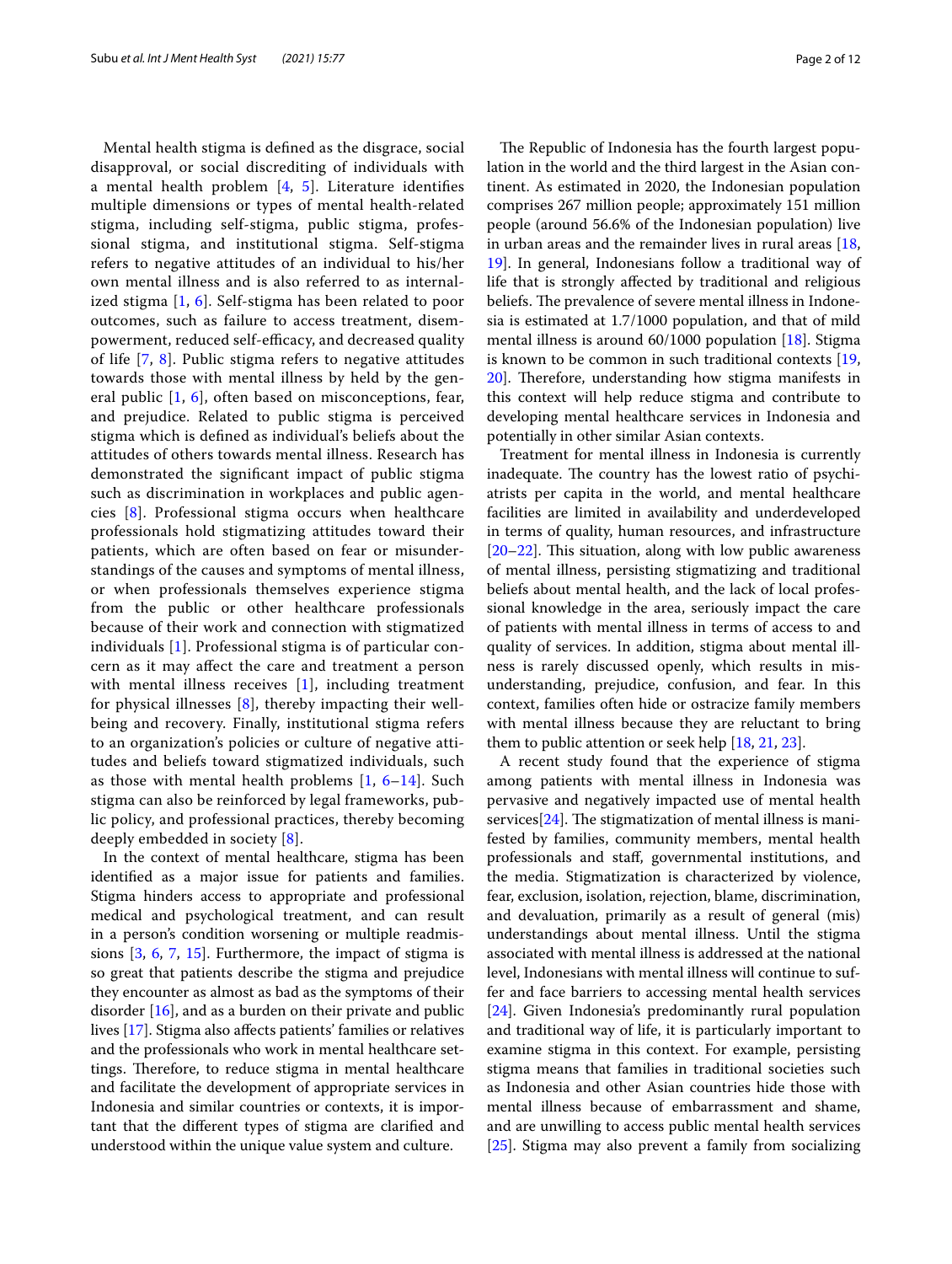with other community members. In addition, others may blame family members for the person's illness, meaning patients experience further feelings of shame and guilt [[24–](#page-10-10)[28](#page-10-12)]. It has also been reported that stigma means that health professionals in psychiatric hospitals often do not treat patients with dignity or respect, and do not provide optimal protection for patients who are hospitalized [\[29](#page-10-13)].

Despite the prevalence of mental illness and the high levels of stigma toward patients with mental illness, little research has been conducted to clarify the elements, attributes, and features of diferent types of stigma in the Indonesian culture and value system. A literature review on mental health in Indonesia conducted in PubMed returned 161 studies published between 1949 and 2020. However, only 15 of these studies discussed stigma either directly or in the context of Indonesian mental health services [[18,](#page-10-4) [30–](#page-10-14)[43\]](#page-10-15). Among these 15 studies, six discussed stigma in general, consequences of stigma (i.e., "pasung" or confnement), attitudes toward mental health, and perceptions of mental health [[18,](#page-10-4) [30,](#page-10-14) [31](#page-10-16), [41–](#page-10-17)[43](#page-10-15)]. Previous investigations of stigma in Indonesia mainly examined personal stigma, with a focus on the perceptions of those with mental illness and their families, how they respond to stigmatization in their lives, and the impact of stigma on access to mental health facilities or treatment [\[18](#page-10-4),  $20-23$  $20-23$ ,  $44$ ]. The present study offers a unique perspective given its comprehensive approach to understanding the diferent types of stigma that exist in Indonesian culture.

#### **Question guiding this inquiry**

This qualitative study explored different types of stigma that afect individuals with mental health conditions in Indonesia, as described by patients and nursing staf. Specifcally, we aimed to clarify the elements, attributes, and features of diferent types of stigma experienced by patients and nursing staff in Indonesia. Exploring these diverse perspectives allowed us to achieve an in-depth understanding of stigma in this context. The results of this study therefore build on existing literature and may inform specifc and efective interventions targeting different types of stigma. Finally, given Indonesia's size and the similarity of its cultural context to other Asian countries, the results of this study may improve our understanding of types of stigma experienced in the wider Asian context.

### **Methods**

#### **Study design**

This study used a qualitative design based on deductive (directed) content analysis. Content analysis is considered a research method or technique as well as a data analysis tool [[45](#page-10-19), [46\]](#page-10-20). Research using deductive (directed) content analysis usually has prior theoretical knowledge

as the starting point [\[47\]](#page-10-21), and this study was informed by previous research fndings and theories focused on mental health stigma. Bengtsson (2016) outlined the different stages of qualitative content analysis (e.g., identifying the study problem, planning data collection methods, and data analysis) and described both "manifest" and "latent" analysis techniques. The present study used a latent analysis technique, whereby we attempted to understand underlying meanings refected in the data in the context of extant knowledge and theories relevant to the topic under study. This aided in developing a deeper understanding of individual meanings and experiences of stigma in this context. Using deductive (directed) content analysis allowed us to explore meanings related to mental illness stigma constructed by patients with mental illness and nurses, and describe and interpret those meanings. In addition, this study design allowed us to go deep into the data to reveal participants' thoughts and experiences that were close to their realities at that particular place and time.

#### **Study setting and participants**

This study was conducted at the largest of Indonesia's 33 psychiatric hospitals. The hospital is located in West Java, which is one of the 34 provinces in Indonesia, and receives patients referred from across the province (urban and rural areas). West Java is an ethnically diverse province with a range of inhabitants from various ethnicities. Study participants were 15 patients (seven males, eight females) and 15 psychiatric nurses (10 males, fve females) recruited purposefully from the hospital. Although all participants were recruited in the same site, they originated from both urban and rural areas. The majority of participants were Sundanese, and some were Javanese. Patient participants were aged 21–52 years with mild/moderate symptoms (as noted in their medical records). Nurse participants were psychiatric nurses who had graduated from nursing schools with a specialty in mental health nursing. These nurses were aged 22–43 years and had 5–15 years of clinical experience in mental health settings. We based our sample size  $(N=30)$  on a previous study [\[48](#page-10-22)], which indicated that 30 participants was sufficient to ensure data saturation.

Our initial contact with participating nurses was made through a meeting and a presentation about this study at the study hospital. This initial meeting was followed by data collection at a mutually agreed time. We made contact with patient participants after discussion with the hospital healthcare team. We excluded patients with severe psychosis or severe symptoms of their mental illness. All participants were required to be able to read and write. Data were collected at the hospital through interviews held in environments that were private and quiet to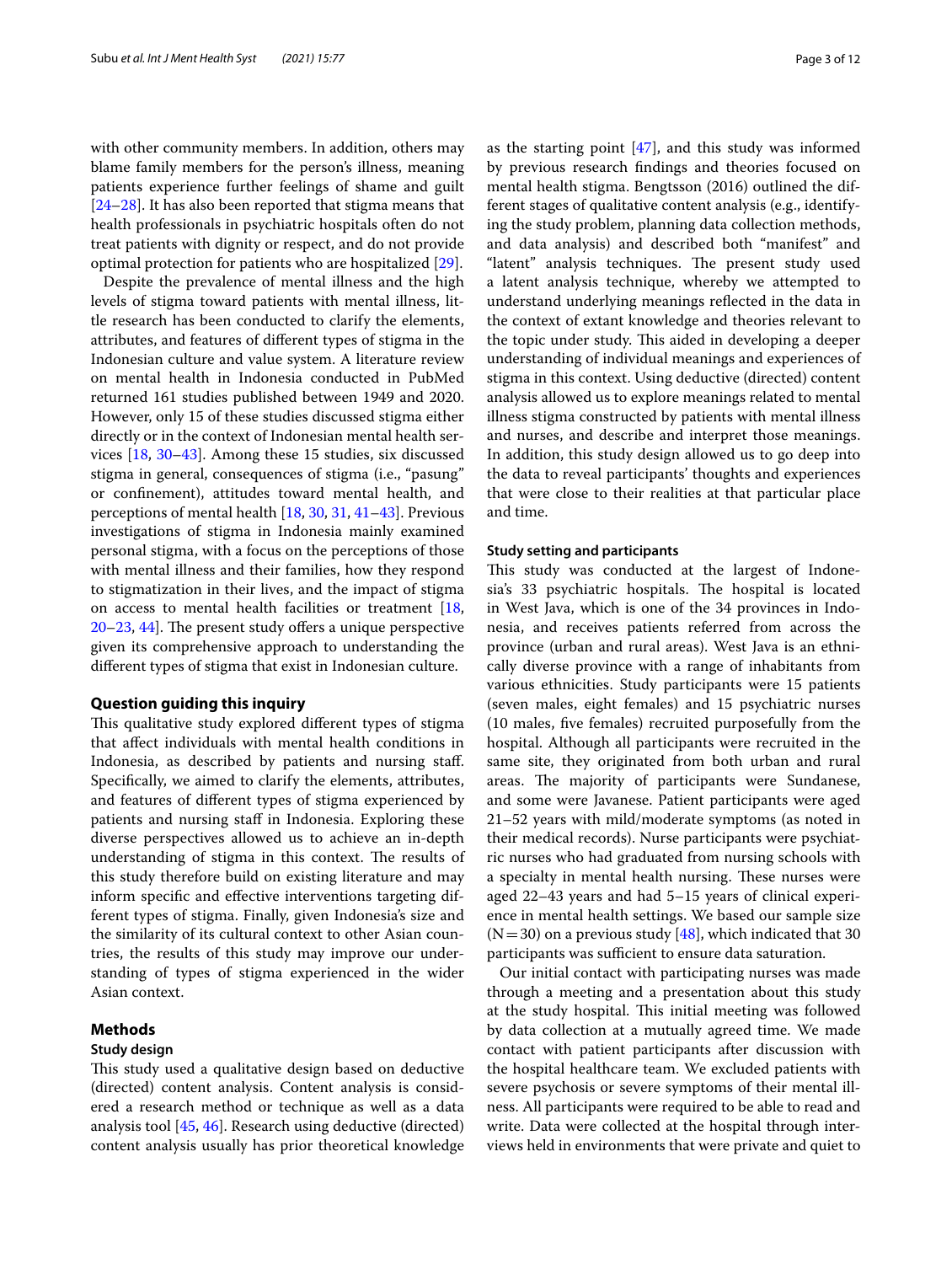facilitate participants' comfort and confdence to speak. All participants signed an informed consent form before their interview and were assured of the anonymity and confdentiality of their data. All data were coded for analysis, and all data (including feld notes and memos) were kept securely by the primary investigator.

#### **Data collection**

The primary method of data collection was semi-structured interviews. Interview questions were developed based on themes identifed during a literature review. Interview questions were not prescriptive, but were used as a guide to explore aspects that were considered vital to understand the elements of the diferent types of mental health-related stigma and stigmatization experienced by participants in traditional Indonesian culture and reality. Interviews took from 30 to 45 min for both nurses and patients' participants. Interview questions were phrased to suit participants (i.e. nurses and patients). Sample of interview questions is below:

For patients:

- In your opinion how does Indonesian society see or deal with mentally ill persons?
- How is it to live in Indonesia when you have a mental health issue?

#### For nurses:

- In your opinion how does Indonesian society see or deal with mentally ill persons?
- How is it to live in Indonesia for someone who have a mental health issues?
- Could you give me an idea about your work in a mental health hospital?

Additional data were collected via memos, feld notes, and a document review. These additional data collection methods enabled data triangulation, which improved the credibility of the interpretations of the data. The interviewer also used memos to record their thoughts and interpretations of the interviews, the research process (including questions and gaps), and the analytic progress of the research. Field notes were used to record observations and refections on the data. We also conducted a document review to collect hard copy and electronic data that were available in the hospital. This mute evidence was important in guiding our interpretation of participants' experiences, attitudes, and beliefs.

In total, we conducted 30 semi-structured interviews in the Indonesian language (Bahasa Indonesia). To ensure the interviews were consistent, all interviews were conducted by two experienced interviewers (MAS and DFW), who were local members of the research team. At the beginning of the interview with each participant, the interviewers introduced themselves and explained the purpose of the study and the confdential nature of the data collected. This gave participants opportunity to ask any questions and helped to establish a comfort level before the interview began. The appropriateness of the interview location and timing was verifed with participants; the interviewers tried not to take up too much of their time, and were prepared to provide emotional support to participants when necessary. Before their interview started, each participant confrmed that they had read the participant information sheet and were fully informed about the study. The informed consent process was completed before the start of the interview (in Bahasa Indonesia).

All 30 participants attended on the scheduled day of their interview. The interviews were conducted in hospital meeting rooms or nurses' offices. The questions were asked in the order they were presented in the interview protocol. During the interviews, participants were given time to refect on and consider their responses to ensure they did not feel pressured to respond before they were ready. Participants were given opportunity to ask more questions at the end of the interview. Finally, the interviewers expressed gratitude for participants' time and willingness to participate in this study. Immediately after the interview, the information was summarized, and feld notes and memos were checked.

#### **Data analysis**

We analyzed data using deductive (directed) content analysis. This method was suitable for this study as we aimed to gain a deep understanding of the experiences of Indonesian patients with mental illness and mental health nurses in relation to the diferent types and categories of mental health stigma reported in the literature. The interviews were analyzed by the Indonesian members of the research team, who then translated important quotations into English for reporting. Linguistic equivalence was an important consideration during the translation process to ensure the integrity of our findings. The first author (MAS) has English as his frst language. During this translation process, this author (MAS) was assisted by an Indonesian professional English nursing translator to ensure linguistic equivalence. The translation process focused on verifying that the translation from Indonesian to English was correct in terms of words, terms, concepts, and overall meaning. This ensured that the English translations were comprehensible, but faithful to the interview data obtained from participants.

During the analysis process, we read the interview transcripts several times to become familiar with the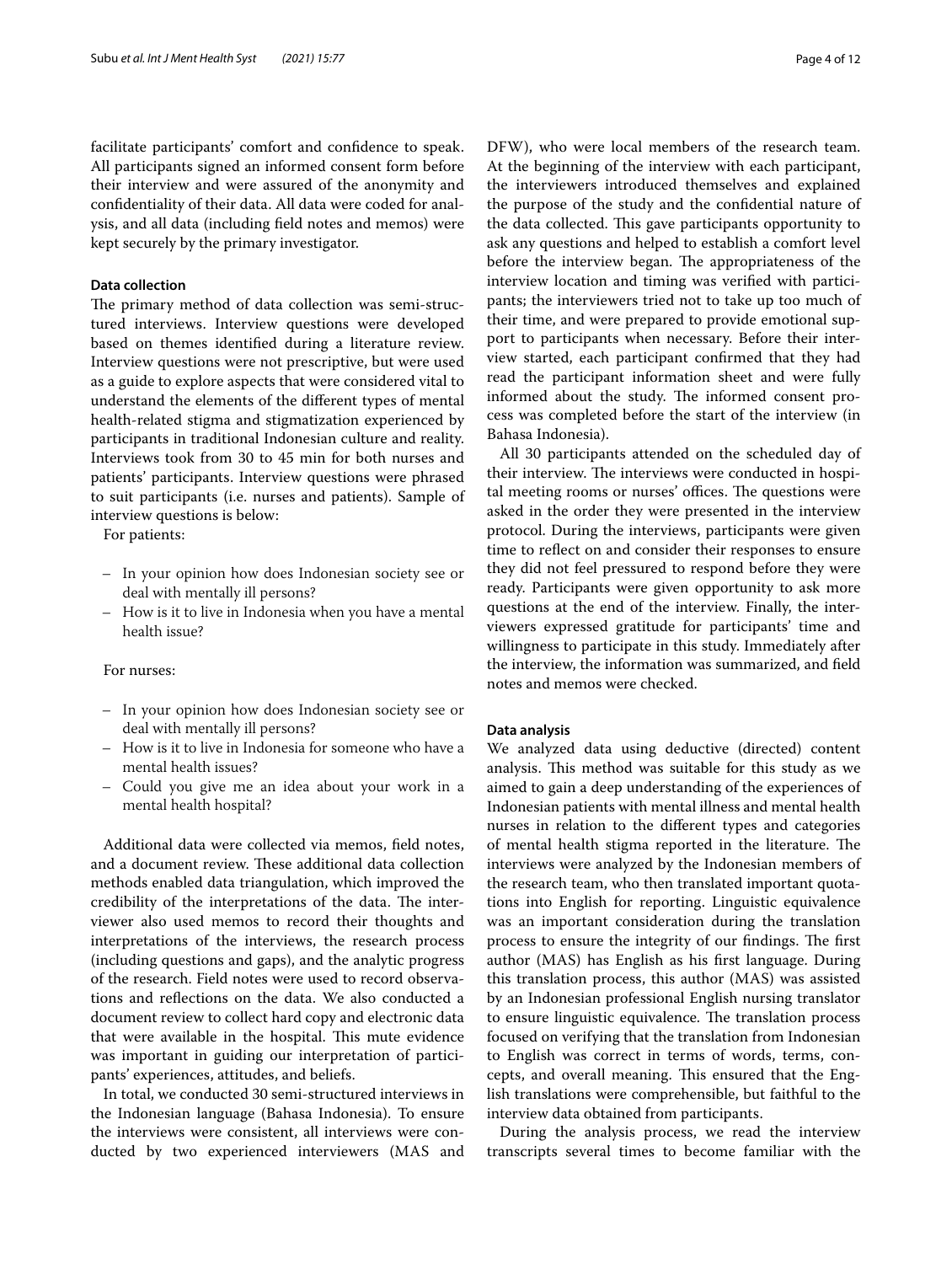text. Next, we merged and coded the words, sentences, and paragraphs line-by-line, as relevant to each other in terms of both the content and context of stigma. Then, parts related to the experiences of the participating patients and nurses regarding types of stigma were extracted and placed in a separate text fle. Codes and units of meaning were interpreted in the context of the study and compared in terms of similarities and diferences. Finally, abstract themes were developed refecting types of stigma consistent with the literature.

#### **Results**

Study participants were 15 patients with mental illness (seven men, eight women) who were hospitalized in the participating psychiatric hospital, and 15 nurses (fve women, 10 men) who worked in the same hospital. Our analysis revealed fve main themes. Four themes were related to patients with mental illnesses and loosely classifed under the categories of either public or perceived stigma. These themes were 'perceived stigma from a patient perspective', 'public stigma', family 'attitudes', and 'employment discrimination'. The fifth theme, professional stigma, described stigma experienced (or held) by healthcare professionals who worked with patients with mental illnesses. Although these themes refected the stigma experienced by participants in our study, they were consistent with the types of stigma described in the literature. This was because we used deductive (directed) content analysis, which draws on existing knowledge and theories as the starting point for the analysis.

#### **Theme 1: perceived stigma from a patient perspective**

The theme of personal/patients' stigma was strongly represented in the narratives of all participating patients, but received little attention from participating nurses. Therefore, only fndings related to patients' perspectives are presented. Participants described feelings of shame and isolation from the community, and indicated that they were viewed as diferent from other "normal" people. They also believed that others thought they were inadequate, and reported suffering insults. A patient described being insulted as making them ashamed:

*Within society, there is insult, discredit...They insult me. I am called "crazy," or "former crazy people." Yes, I have been insulted. It is from friends and the community too. I cannot do anything. I am sad and ashamed, my heart cries without tears. I hope that God helps me... (Participant 4)*

Participants also indicated that they were labeled as a "mentally ill person." One patient reported that this labeling was part of their suffering.

*If in the community, people see me [they say], "whew a professor's patient." People say "wuhh wuhh" (see lowly), "the patient of doctor R, wuhhh (low)." Yes, they do look down. If I visit my professor, my label is not for recovery. Moreover, they make a label for me as the professor's patient; it means that I am a men*tally ill person. They consider me like that... (Partici*pant 7)*

Participating patients also believed that they were rejected, avoided, and discriminated against because they had a mental illness. Further, they reported that community members rejected them because society held wrong assumptions about mental illness. One participant reported:

Yes, they (patients) are rejected, like that. They actu*ally can be accepted again by their community, but they (the community) don't accept. I also need to change. So, we are "crazy" depend on us. There are still wrong assumptions in the community about mentally ill people. Yes...probably, only few of them, I see, who can be accepting. (Participant 2)*

Another participant described how they had been discriminated against by others.

*…All the problems are because the problem cannot be solved by our family members. I experience that there is discrimination…Other people treat us as unequal with people who have physical illness. Yes, they [general people] do discriminate… (Participant 5)*

#### **Theme 2: public stigma**

Public/social stigma was an issue highlighted by both groups of participants. Therefore, this theme is discussed from both patients' and nurses' perspectives.

#### *Patients' perspectives*

Support from community members or other social support is essential for improving outcomes for people with mental illness. However, most patients felt they lacked this social support.

*…I do not have support…I don't have support at all. I do not know why it is like that sir. My community, my sister and other people do not provide support, no [support]. They only care [about] themselves. No, I do not have support from other people when in this hospital. They just want me to go to witchcraft, go to a shaman. (Participant 11)*

Of particular concern, some participants reported forms of community violence towards those with mental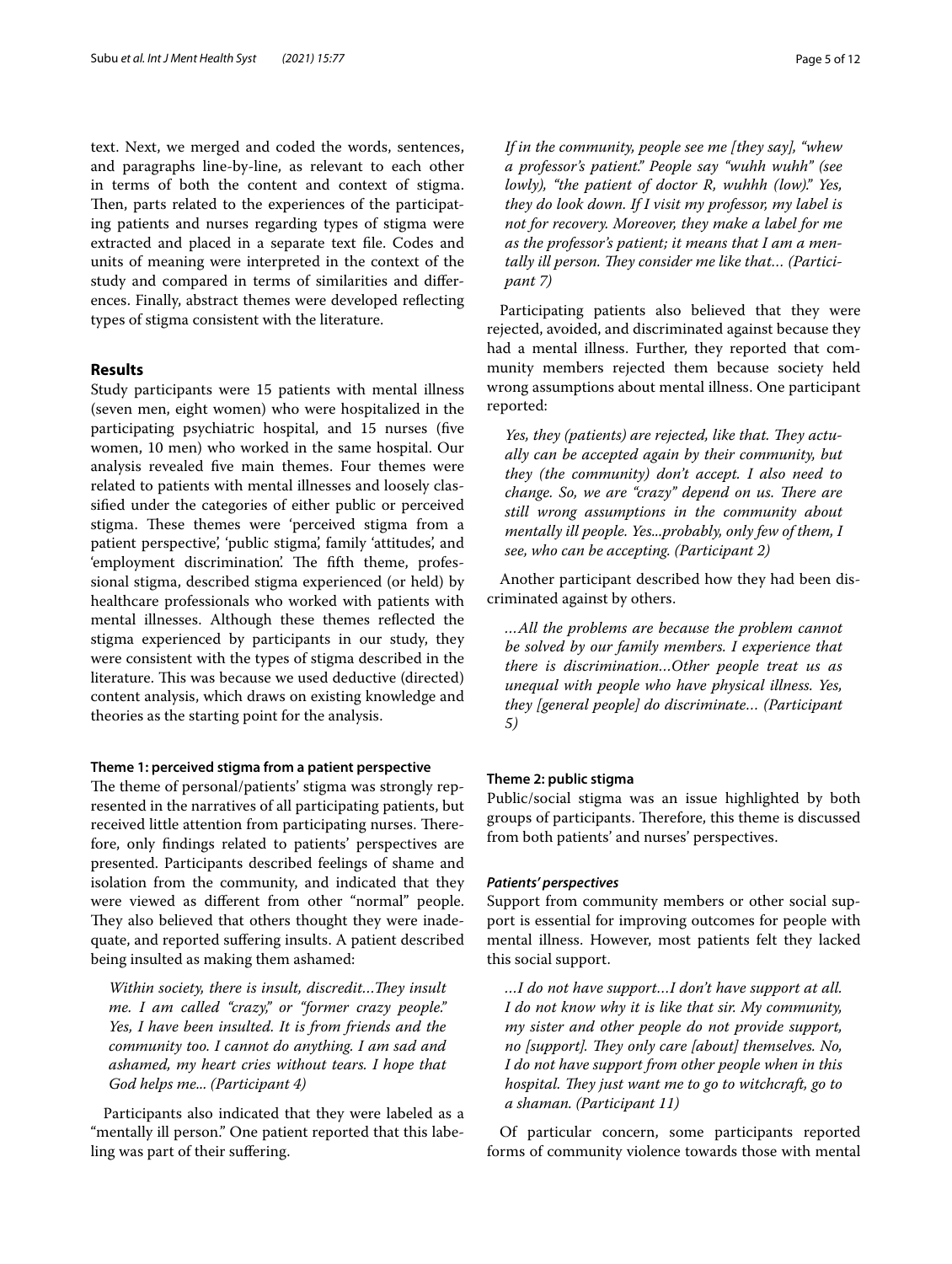illness. Participating patients described experiencing violence from people in the community. One patient shared their experience of being hit and tied by other people in their community.

*…Yes, I was tied and hit. Terefore, I was really angry and I don't want to meet the people in my community. However, if they come to my home and apologize to me, then, I will come to apologize at their homes. Therefore, I still feel [the need for] revenge because I was tied and hit. (Participant 1)*

Additionally, participants perceived that many people in the community believed that mental illness is a communicable illness, similar to some physical illnesses.

*...Tey stay away from suferers. Sometimes, they are afraid that mental illness is a contagious illness. People are afraid because of this. Actually, suferer isn't harmful. If they are embraced, they will be OK. (Participant 5)*

#### *Nurses' perspectives*

Some nurse participants noted that the general public/ wider society lacked consideration and empathy toward those who suffered from mental illness. This lack of consideration and corresponding lack of appropriate policies often resulted in homelessness and isolation among people with mental illness.

*Our societies still lack care...less attention for people with mental illness. Because communities lack care, communities do not care. They just ignore...I am sure, if 10 people [met a person] with mental illness, only one or two people will still want to say hello or interact with them. (Nurse 7)*

A lack of social acceptance was reported by participants as resulting in people with mental illness being rejected. A nurse described the impact of patients not being accepted in their community.

*Because they (patients) could not be accepted in society…society cannot accept them. Other people reject them. In addition, their families cannot be accepted by society. Patients cannot be productive anymore; minimal in fulflling their basic needs. (Nurse 1)*

In general, participants reported that community members feared dangers posed by those with mental illness. Participants indicated that people were afraid of patients with mental illness because of a perceived tendency for violent behavior or fear of being attacked by a patient. A nurse described how people were often scared and ran away.

*They (community members) are afraid, sir...afraid...* scared...anxious. The society is scared. Yes, it is *really, true [people] are scared, run away, they are like that. They (patients) are ignored, they are left, fnally [laughs]. Because they (society) are scared, the patients are ignored. (Nurse 1)*

#### **Theme 3: family attitudes towards mentally ill patients**

Similar to public/social stigma, both participant groups shared their views and experiences of family stigma. Therefore, findings reflecting both patients' and nurses' perspectives are presented.

#### *Patients' perspectives*

Family support plays an important role in the recovery of a person with mental illness. However, our participants indicated that their family members provided minimal support because of stigma and shame.

*They (family members) do not talk to me. They do not support me. Sometimes, my parents are ashamed…My father is not proud of me in front of other people. For example, "my son is like this." "See! My son has been like this." What can he tell others? Other parents will say "my child goes to the college in Jayabaya (a university) takes informatics engineering feld." My parents do not mention about me like that. My father and mother do not do that… They are ashamed. (Participant 10)* 

#### *Nurses' perspectives*

Participating nursing staff described how many families had moved to another location or changed their address because of feelings of shame. They indicated that some families also denied they had relatives who were treated in the hospital.

*Their families disappear because of shame? The first, their domicile (address) changes. Then, although we go there and we fnd the address, they say "I have no family relationship with him, all his family members have died." Some patients have been here since they were young. Probably, they are the patient's family. People who were at home are his family members, but they don't acknowledge him. "We don't recognize that patient" [the] family said. (Nurse 8)*

Participants also indicated that the extended families often reject relatives that sufered from mental illness. This rejection was reported to happen even after a patient's hospitalization.

*Especially for long-time patients, for example, [those who have spent] many years here, it is difcult to get*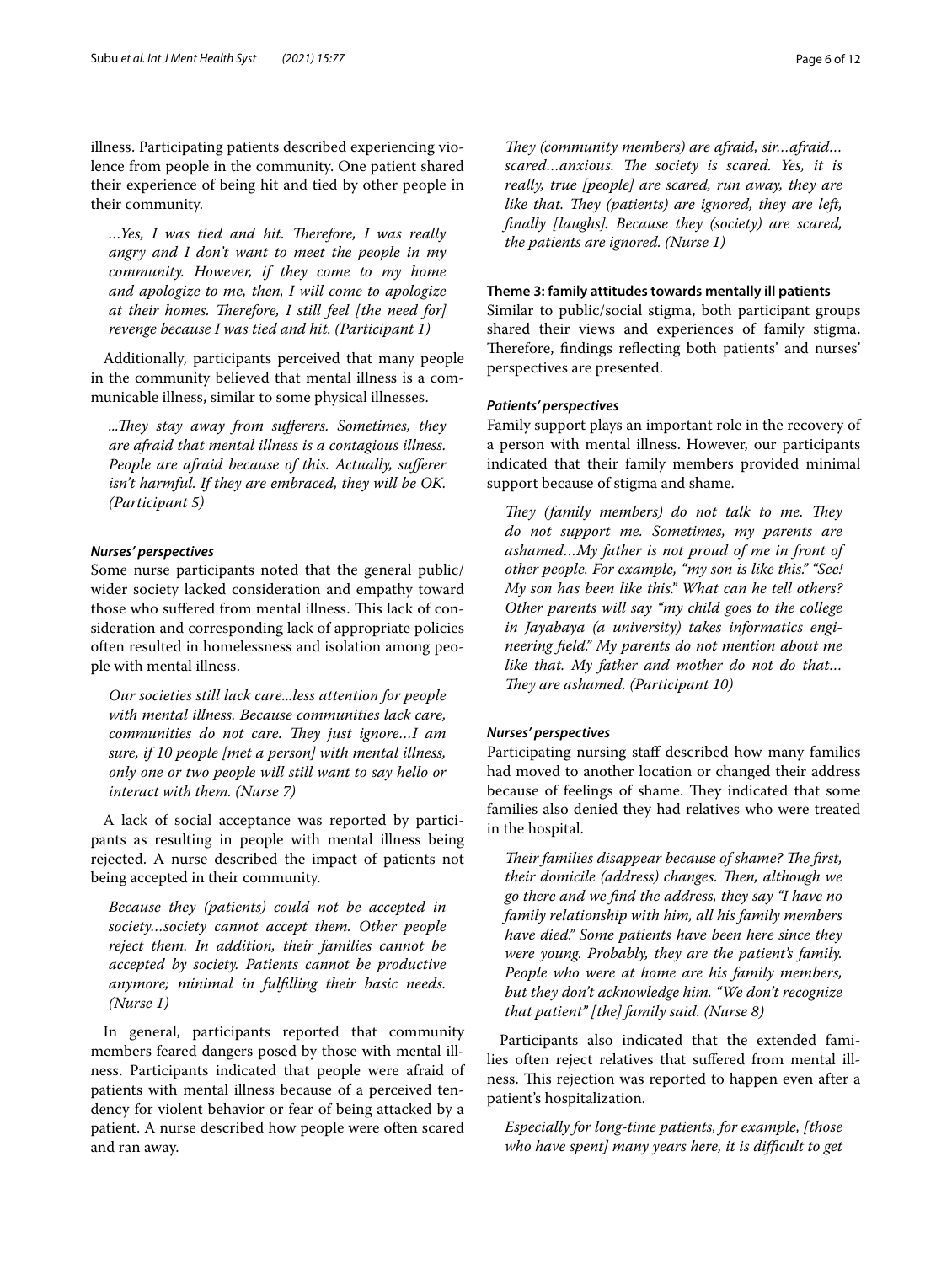*them (families) to take their relatives home. Because they assume that at home, the patient will annoy them. They will annoy their family's activities. Then, [the] patient is rejected. Mostly they are rejected… (Nurse 6)*

#### **Theme 4: Employment discrimination**

Both nurses and patients commented on the stigma that people with mental illness experience in the context of their employment. The perspectives of both nurses and patients are presented below. Overall, most participants indicated there was a great deal of stigma related to mental illness in workplaces.

#### *Patients' perspectives*

Returning to work after treatment was reported as difficult. Many patients were rejected from returning to their former workplace, including a patient that was previously employed in a government role.

*…Yes, it is, very often. Other people do not want to accept a patient to work again in his job…"You are an ex-crazy individual.*" They will say that. I was a government employee...The government officers will *not allow me to work again. (Participant 2)*

#### *Nurses' perspectives*

A nurse described how patients found it difficult to find a job because of having a mental illness label.

*…If they have mental hospital label or have stigma from society, then looking for a job, it is difcult for them. I have had a house assistant who has been violent. Then, she worked at my parents-in-law; I was worried to leave her at home alone. I asked: "did you hear voices?" She said "yes." I was scared too. Fortunately, she asked to resign. (Nurse 2)*

#### **Theme 5: professional stigma**

The fifth theme that emerged from the interviews was professional stigma. Two forms of professional stigma emerged in this study: stigma directed toward mental health nurses, and stigma from healthcare professionals toward their patients with mental illness. Although this type of stigma was mostly present in nurses' narratives, some patients reported experiencing stigma from healthcare professionals; therefore, both nurses' and patients' perspectives are discussed.

#### *Nurses' perspectives*

Participating nurses described how mental health nurses were labeled as "crazy nurses," which captured the stigma directed to nurses working with patients with mental illness. Some nurses shared examples of how non-mental health nurse colleagues and the general public used terms that insulted them.

*…People say "ohhhhh [it is] because you are psychiatric nurse"..."Uhhhhh...yeah, since he works to care for the gelo (crazy) people.*" They say "whew psychiat*ric nurse." Sometimes this stigma sticks to the nurses from people in our society. Yes…also, we are labeled*  by our friends (nurses). They are either joking or seri*ous, I do not know. In addition, my friends say: "ihhhhh...whew, psychiatric nurse." Yes, similar, as crazy as his patients. (Nurses 6)*

It was also noted that as well as the general public, some healthcare professionals also believed that mental illness was contagious, similar to many physical illnesses.

*….Yesterday, there was a student who feared to be contaminated by this illness. She is a student from Palangkaraya, Kalimantan who fears of contamination too. Besides fearing being contaminated, they*  [are] disgusted [by] mentally *ill patients*. Their dis*gust with mentally ill people is similar to leprous, dirty, disgusting. In reality, mental illness does not*  spread, right? Then, there is an image (label)..."Don't *have relation[ships] with the patients." (Nurse 4)*

#### *Patients' perspectives*

Participating patients also reported that some healthcare professionals held stigma toward patients with mental illness. They noted this stigma was frequently manifested in the use of restraint or seclusion. Some nurses and other hospital staff were reported to physically abuse their patients.

*Yes, I was tied. True, it was true. I have to tell you. My jaws are tied, by Mr. A (a nurse). I was injected, it was pain, right? I don't understand, probably his education wasn't high enough so that he didn't understand. My need isn't food, but, they just don't care… (Patient 9)*

#### **Discussion**

Stigma has signifcant impacts on patients with mental illness, family members, communities, and healthcare professionals. To date, little research has investigated the types of stigma and corresponding impact in the Indonesian context. Stigma is a worldwide concern that infuences people's illness trajectory, treatment process, available opportunities, quality of life, and recovery outcomes. Our study sought to investigate the types of stigma experienced by people with mental illness and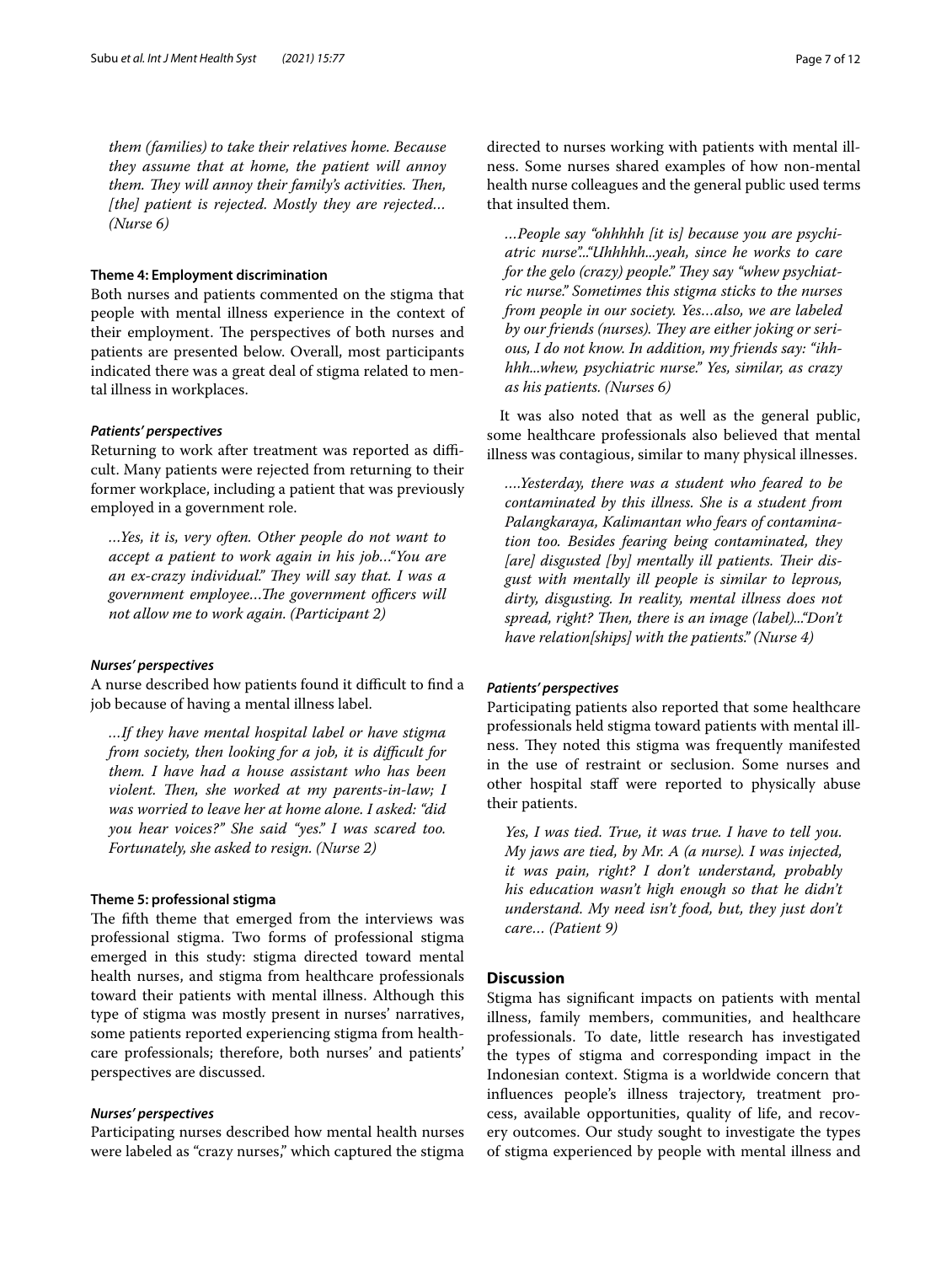mental health professionals in the Indonesian context. Using a deductive approach (directed content analysis), our fndings on the examples of stigma reported were loosely centred around public and perceived stigma, consistent with the types of stigma previously reported in the literature  $[1, 6-14]$  $[1, 6-14]$  $[1, 6-14]$  $[1, 6-14]$  $[1, 6-14]$ . However, we identified features of these types of stigma in the Indonesian context, and our study therefore makes a direct contribution to the literature. As described in previous studies [[7,](#page-9-5) [8\]](#page-9-6), stigma is a burden for patients with mental illness that can be intrapersonal (self-stigma), interpersonal or in relationships with other people, and structural or discriminatory stigma relating to exclusionary policies and other aspects of life or systems. Our participants shared their experiences of diferent types of stigma, along with the corresponding elements, attributes, and features within the unique Indonesian culture and value system.

#### **Perceived stigma from a patient perspective**

Many participants described feelings of shame and being rejected and isolated from society, which resulted in feelings of powerlessness. A plausible explanation for this is that patients had internalized stigma (self-stigma) because of negative attitudes and beliefs toward them. Other studies reported that around 40% of people with severe mental illness had high levels of self-stigma [\[11](#page-10-23), [13\]](#page-10-24). Self-stigma exists when an individual believes negative stereotypes about mental illness and people with mental illness, and feels that these stereotypes apply to them [[14\]](#page-10-0). In addition, almost 70% of patients reported moderate to high levels of perceived discrimination, which has been signifcantly associated with high selfstigma [[11\]](#page-10-23). Implicit self-stigma appears to be associated with negative outcomes. It has been noted that patients who internalize stigma do not respond as well to evidence-based interventions as those that do not internalize stigma [\[14\]](#page-10-0). Self-stigma has been associated with poor self-esteem, hopelessness, reduced self-efficacy, and disempowerment [[9\]](#page-9-7).

Furthermore, our participants' descriptions of these negative feelings indicated they were implicit processes. This means that they were activated automatically and occurred whether or not the individual deliberately endorsed the proposition that mental illness is shameful. For example, a patient with mental illness or healthcare professionals working with that patient may explicitly disapprove of such stigmatization, but implicitly, they may still experience the shame associated with this stigmatization. Attempts to reduce self-stigma should therefore consider these implicit processes [\[49](#page-10-25)]. In addition, our fndings indicated that many patients were labeled by others as mentally ill. Participating patients expressed feelings of shame, and spoke about how the label of being a "crazy" person made them feel useless and powerless. For patients, hospitalization in a psychiatric hospital can be experienced as disempowering and stigmatizing [[15\]](#page-10-1). Because self-stigma can have negative effects on an individual's life and treatment outcomes, it is important for clinicians to be aware of the existence of self-stigma, so they can recognize patients' internalized stigma and address this efectively in treatment.

#### **Public stigma**

Public stigma has negative effects on the lives of people with mental illness, and creates barriers to the individual's pursuit of vocational, housing, and healthcare goals [\[50](#page-10-26)]. In addition, public stigma afects living, working, and socializing for people with a mental illness [\[51](#page-10-27)]. A similar study found that nine out of 10 patients with mental illness had experienced discrimination [\[52\]](#page-10-28). Our study also found that both nurse and patient participants reported that people in the community enacted violence toward people with mental illness. For example, because community members were ashamed and afraid of those with mental illness, they commonly subjected people with mental illness to confnement or "pasung" and seclusion or "seklusi" [\[19\]](#page-10-5). Confnement/pasung and seclusion/seklusi have a negative impact on patients with mental illness, and their use has potential to cause physical harm and further psychological trauma [\[29](#page-10-13)]. In addition, many Indonesians adhere to traditional causal beliefs of mental illness, and these beliefs may drive mental health stigma [[21,](#page-10-8) [22](#page-10-7), [26,](#page-10-29) [34](#page-10-30), [37](#page-10-31)]. Given that Indonesia is a developing country, it is likely that these traditional beliefs underling mental health stigma are common across rural and urban communities.

#### **Family attitudes**

Our fndings indicated that stigma related to mental illness also impacted patients' families. This was consistent with Nurjannah et al. [\[46](#page-10-20)], who noted that mental health stigma has negative implications on the health and wellbeing of patients and their families. Various impacts on the families of people with mental illness have been documented, including sleep disorders, alterations in interpersonal relationships, worsening of wellbeing, and reduced quality of life [[53,](#page-10-32) [54\]](#page-10-33). Further, it has been reported that some families with a relative sufering from mental illness experience shame because other people blame them for being responsible for the illness [[24\]](#page-10-10). A family can also feel ashamed if people in their community know that they have relative with mental illness. Three stereotypes associated with family stigma have been described: shame, blame, and contamination [[28](#page-10-12)]. Our study showed that parents were blamed for their ofspring having a mental illness, leading to feelings of shame. It was also noted that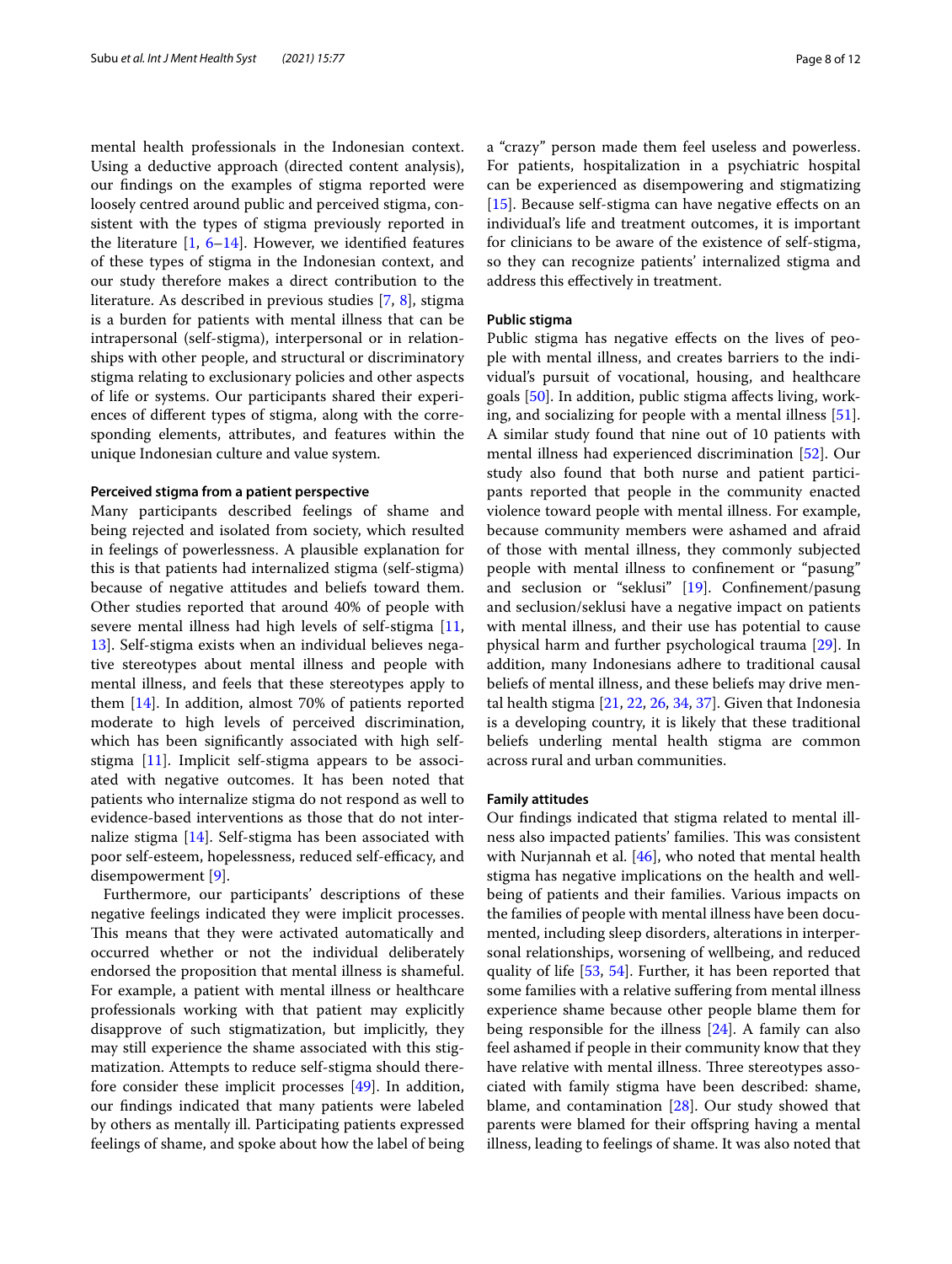family members stayed away from patients when they were in hospital and would not visit them. If nurses conducted home visits, family members denied that they had hospitalized relatives. In addition, we found that family members sometimes perpetrated violence towards relatives who had mental illness. For example, participating patients indicated that families subjected them to pasung/confnement or isolated them in a room (seclusion) because community members ordered them to do so, or because they were ashamed or afraid that the patient would be violent [[19,](#page-10-5) [20](#page-10-6)].

#### **Professional stigma**

Another signifcant fnding that emerged from participants' narratives was the presence of professional stigma. This type of stigma included stigma that nurses held toward patients with mental illness, as well as their experiences of being stigmatized by others because of their job. Our participants reported that some nurses and hospital staff held stigmatized attitudes towards patients, which was consistent with existing literature. This type of stigma is a major concern for healthcare professionals, especially nurses, as it may result in disparities in healthcare access and treatment, and affect outcomes [[55\]](#page-10-34). A previous study indicated that despite healthcare professionals' attitudes towards mental illness being more positive than those of the general public, paternalistic or negative attitudes were also common, especially around prognosis and the (supposed) limited possibilities for recovery of people with mental illness [\[56](#page-10-35)]. It may also be that nurses and other healthcare professionals continue to misunderstand the causes and symptoms of mental illness, despite considerable experience in this setting. Nurses may also fear mental illness, especially if they believe that mental illness is contagious and can be transmitted like a contagious physical illness [[24\]](#page-10-10). We speculated that such fear and misunderstanding may be a particular challenge in strongly traditional societies such as Indonesia. Our results also showed that nurses felt that they were discriminated against by other (non-mental health) nurses because they worked in a mental hospital. They also felt humiliated when other people called them as "crazy" as their patients. In addition, our fndings indicated that nurses and hospital staff used restraint and seclusion because of fear. This was consistent with a previous study that reported staf may use restraint and seclusion when patients are perceived as dangerous [\[57](#page-10-36)].

#### **Employment discrimination**

Having a secure job provides an individual with status in society. For a patient with mental illness, employment is an important part of recovery. Our fndings indicated that patients had experienced stigma in their workplaces, which was consistent with the concept of institutional stigma previously reported. The reports of participants in this study suggested that many employers in Indonesia still have negative attitudes and discriminate against people with a mental illness. Many participants reported being refused work because they had a mental illness. In addition, some were not accepted back to their previous place of employment. A previous study found that employment rates for people with severe mental illness were as low as 4% [\[10](#page-10-37)]. Discrimination and stigmatizing beliefs and attitudes make it difficult for people with mental illness to fnd employment [\[58](#page-11-0)]. A study involving people living with schizophrenia found that over one-third anticipated discrimination in job-seeking [\[11](#page-10-23)]. Stigma can result in difficulties for people with mental illness entering the competitive workforce. Some employers explicitly express negative attitudes regarding workers with mental illness and may be hesitant to hire them [\[59](#page-11-1)]. Having a mental illness may also limit a person's career advancement, as employers are less likely to offer promotion to this group [\[60](#page-11-2)]. In addition, people with mental illness reported being passed over for jobs for which they were qualifed or fred because of their illness [\[60\]](#page-11-2). Our fndings showed that although these studies were conducted some time ago, similar issues continue to be experienced by people with mental illness.

#### **Linking them all together**

The result of the study confirms that stigmatization of mental illness within the Indonesian context, similar to other countries is a complex and multiple dimensional phenomenon impacting individuals, families, organizations and within the whole society. The outcomes of different types of stigma include social disgrace at personal and family level, separation and loss of social integration amongst families, friends and relatives, status loss and discrimination, homelessness, unemployment, and treatment avoidance. Professional stigma held by nurse professionals toward mental patients develops very much in the same way as public stigma. Nurses themselves are also the recipients of stigma because their work and their workplace are seen as dangerous or even contagious.

#### **Study limitations**

Stigma may limit patients' ability to fully disclose their feelings and stigmatization experiences. Therefore, a major limitation of this study was that despite assuring all participants of the anonymity and confdentiality of their data, some participants might not have felt comfortable in expressing or discussing difficult experiences, and might not have been fully open and honest in sharing their perceptions or experiences. Therefore, during the interviews, participants might not have completely disclosed their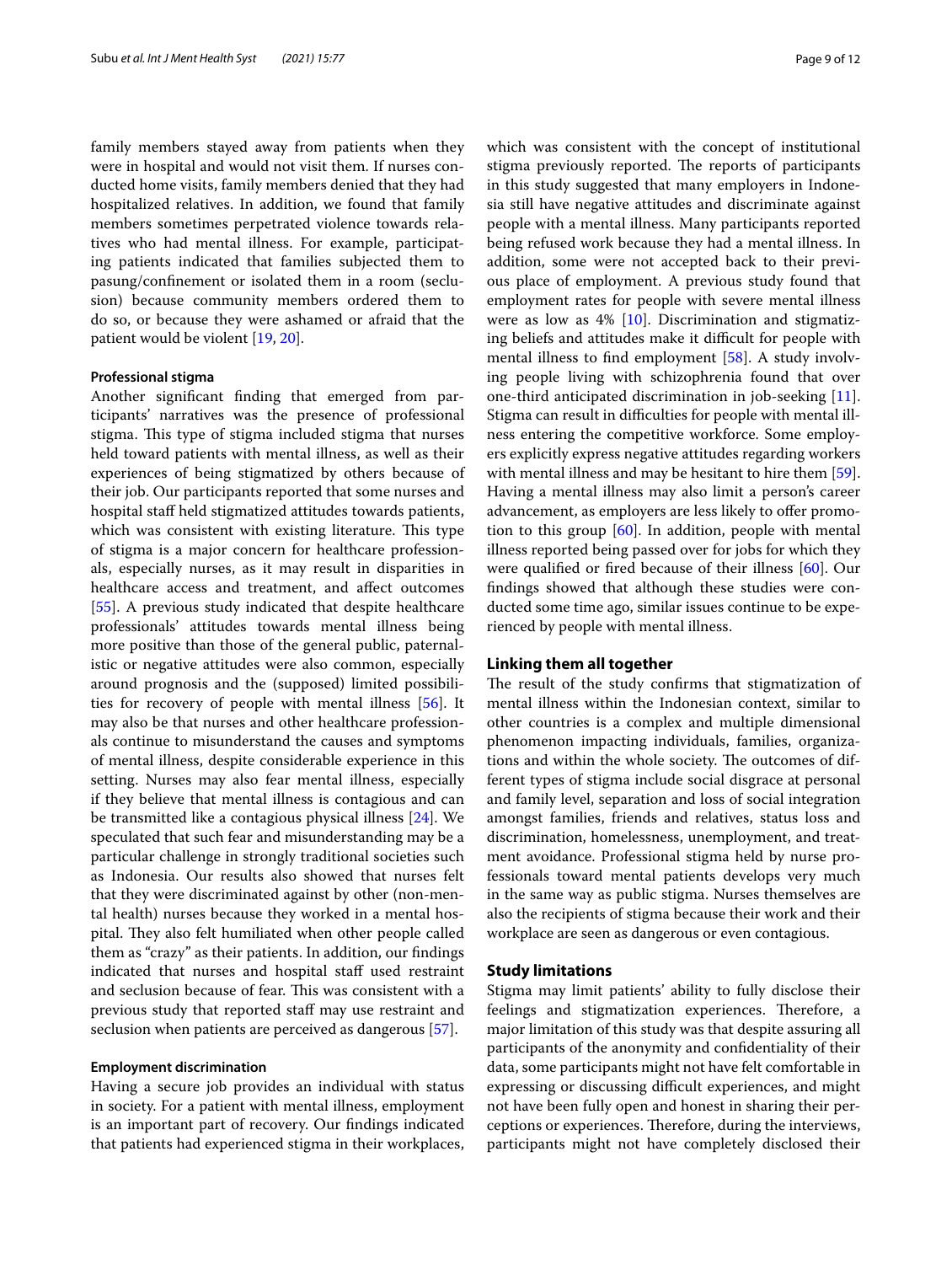situation in their responses or withheld information. The small sample size used in this study  $(N=30)$  may also be considered a limitation. However, after our analysis of the interviews transcripts, the research team believed that saturation had been reached and no further data collection was necessary. Another major limitation was that this study relied on the researchers' interpretation of the meaning implied in the interview data, which means that some bias persists. To minimize this bias, triangulation was performed using several methods of data collection (interviews, feld notes, and writing memos). In addition, bias might have been introduced in our sample as all participants were recruited from a single large referral hospital. This limits the generalizability of our findings as participants cannot be considered representative of the entire spectrum of mental health settings in Indonesia. Finally, verifcation of data analysis and interpretation with participants could have been a useful step to further deepen understanding and increase credibility, this step was not feasible and could not be performed within this study.

Despite these limitations, we believe that our fndings are particularly relevant for mental health professionals, as well as for professionals in other felds where patients and families may be exposed to diferent kinds of stigmatization. The results of this study may be used to inform research activity in similar settings elsewhere, and contribute to improving practice, education, and research in mental health in Indonesia and similar areas. Although generalization is not the intent of qualitative studies per se, it is possible for our results to be considered in the context of other communities or countries with similar cultural and religious backgrounds. The replication of this study in other mental health settings with diferent groups of participants may produce diferent important data.

#### **Conclusion**

In Indonesia and other countries with similar cultural contexts, people adhere to traditional and religious value systems that afect (positively or negatively) various aspects of life, including psychosocial aspects and health. Some of these values have strong roots, and therefore have more efects on vulnerable people, which is of particular importance. Traditional beliefs about causes of and treatments for mental illness are prominent in Indonesian culture and traditions, and have seeded the persistent existing taboos or stigma that afect the lives and health of patients, families, and relatives. This study achieved a deep understanding of the concept of stigma in the context of mental healthcare in Indonesia; this understanding is a prerequisite for developing

appropriate interventions and the development of mental healthcare services in the country.

#### **Acknowledgements**

Not applicable

#### **Authors' contributions**

MS designed and conceived the study. NA, SSY, DFW, NN, VP,MA and JMD contributed to data analysis/interpretation, drafting of the manuscript, and critical revisions for important intellectual content. All authors read and approved the final manuscript.

#### **Funding**

This study was self-funded.

#### **Availability of data and materials**

The datasets used and/or analysed in the present study are available from author MS on reasonable request.

#### **Declarations**

#### **Ethics approval and consent to participate**

This research was granted ethics approval from the Hospital Research Ethics Committee. Consent to participate was obtained from participants.

#### **Consent for publication**

Not applicable.

#### **Competing interests**

The authors declare that they have no competing interests.

#### **Author details**

<sup>1</sup> University of Sharjah, Sharjah, UAE. <sup>2</sup> Universitas Binawan, Jakarta, Indonesia.<br><sup>3</sup> Institute of Health Sciences, Fort De Kock, Indonesia. <sup>4</sup> University of Andalas. Institute of Health Sciences, Fort De Kock, Indonesia. <sup>4</sup>University of Andalas Padang, Padang, Indonesia. <sup>5</sup>Western Sydney University, Penrith, Australia.<br><sup>6</sup>School of Nursing, Midwifery and Indigenous Health, Charles Sturt Univer <sup>6</sup> School of Nursing, Midwifery and Indigenous Health, Charles Sturt University, Orange, NSW, Australia.

#### Received: 31 May 2020 Accepted: 6 October 2021 Published online: 18 October 2021

#### **References**

- <span id="page-9-0"></span>1. Ahmedani BK. Mental health stigma: society, individuals, and the profession. J Soc Work Values Ethics. 2011;8:1–4.
- 2. Corrigan PW, Watson AC, Barr L. The self–stigma of mental illness: Implications for self-esteem and self-efficacy. J Soc Clin Psychol. 2006;25:875–84.
- <span id="page-9-1"></span>3. Corrigan PW, Kleinlein P. The impact of mental illness stigma. In: Corrigan PW, editor. On the stigma of mental illness: practical strategies for research and social change. American Psychological Association; 2005. p. 11–44.<https://doi.org/10.1037/10887-001>.
- <span id="page-9-2"></span>4. Kalichman S. Stigma and prejudice teaching tip sheet. In: Americal Psychological Association. 2019. [https://www.apa.org/pi/aids/resources/](https://www.apa.org/pi/aids/resources/education/stigma-prejudice) [education/stigma-prejudice](https://www.apa.org/pi/aids/resources/education/stigma-prejudice). Accessed 1 Jul 2019
- <span id="page-9-3"></span>5. Gofman E. Stigma: notes on the managament of spoiled identity. New York: Simon & Schuster, Inc.; 1963.
- <span id="page-9-4"></span>6. Corrigan PW, Powell KJ, Rüsch N. How does stigma afect work in people with serious mental illnesses? Psychiatr Rehabil J. 2012;35:381.
- <span id="page-9-5"></span>7. Corrigan PW, Druss BG, Perlick DA. The impact of mental illness stigma on seeking and participating in mental health care. Psychol Sci Public Interes. 2014;15:37–70.
- <span id="page-9-6"></span>8. Livingston JD (2013) Mental Illness-Related Structural Stigma. Vol Ment Heal Comm Canada
- <span id="page-9-7"></span>9. Livingston JD, Boyd JE. Correlates and consequences of internalized stigma for people living with mental illness: A systematic review and meta-analysis. Soc Sci Med. 2010;71:2150–61.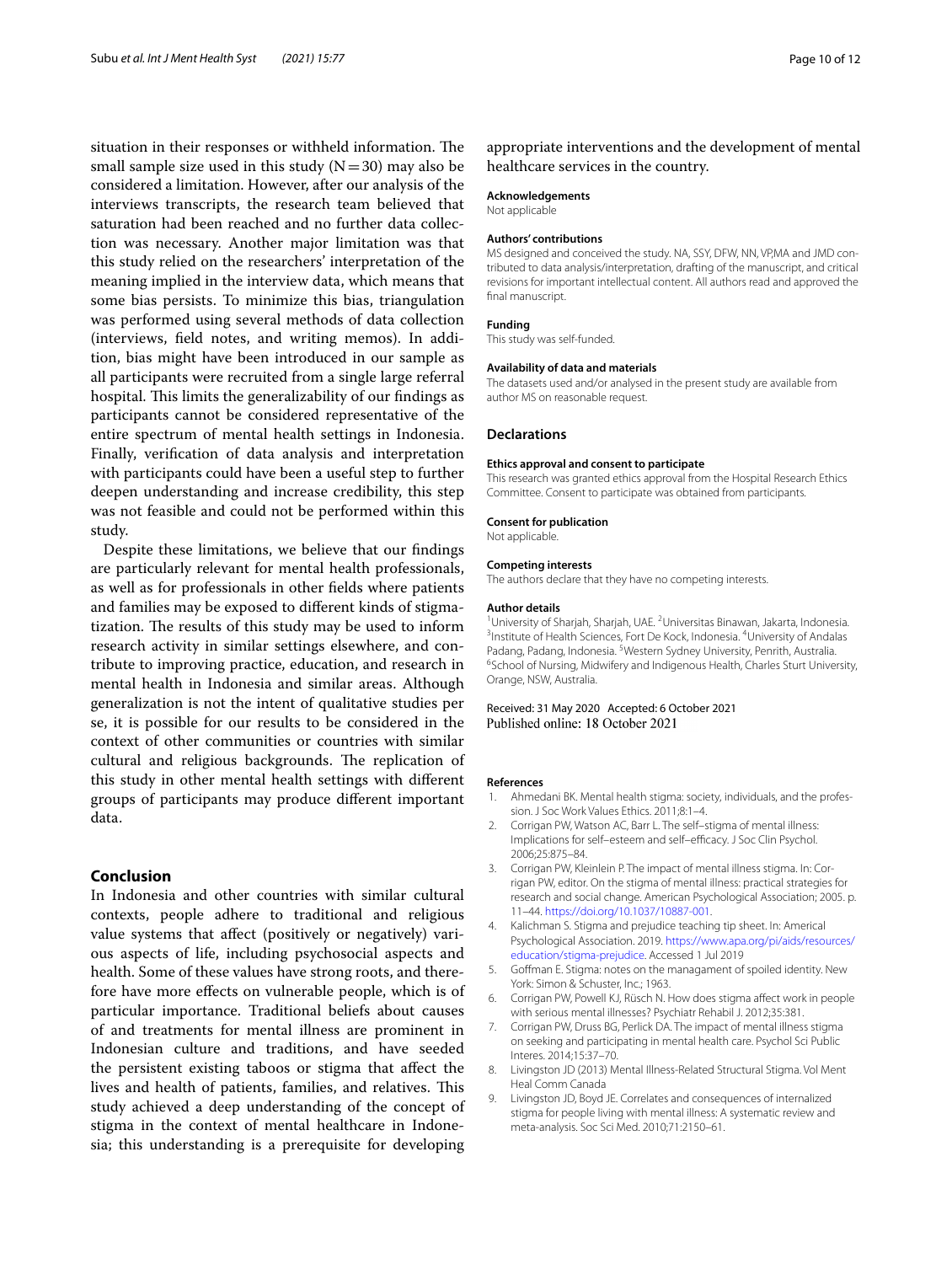- <span id="page-10-37"></span>10. Brohan E, Thornicroft G. Stigma and discrimination of mental health problems: workplace implications. Wiley; 2010.
- <span id="page-10-23"></span>11. Brohan E, Elgie R, Sartorius N, et al. Self-stigma, empowerment and perceived discrimination among people with schizophrenia in 14 European countries: the GAMIAN-Europe study. Schizophr Res. 2010;122:232–8.
- 12. Yanos PT, Roe D, West ML, et al. Group-based treatment for internalized stigma among persons with severe mental illness: Findings from a randomized controlled trial. Psychol Serv. 2012;9:248.
- <span id="page-10-24"></span>13. West ML, Yanos PT, Smith SM, et al. Prevalence of internalized stigma among persons with severe mental illness. Stigma Res Action. 2011;1:3.
- <span id="page-10-0"></span>14. Yanos PT, Lucksted A, Drapalski AL, et al. Interventions targeting mental health self-stigma: a review and comparison. Psychiatr Rehabil J. 2015;38:171.
- <span id="page-10-1"></span>15. Rüsch N, Müller M, Lay B, et al. Emotional reactions to involuntary psychiatric hospitalization and stigma-related stress among people with mental illness. Eur Arch Psychiatry Clin Neurosci. 2014;264:35–43.
- <span id="page-10-2"></span>16. Gluck S. What is stigma. In: Heal. Place. 2019. [https://www.healthyplace.](https://www.healthyplace.com/stigma/stand-up-for-mental-health/what-is-stigma) [com/stigma/stand-up-for-mental-health/what-is-stigma.](https://www.healthyplace.com/stigma/stand-up-for-mental-health/what-is-stigma) Accessed 14 Jul 2019
- <span id="page-10-3"></span>17. Gaebel W, Zäske H, Cleveland H-R, et al. Measuring the stigma of psychiatry and psychiatrists: development of a questionnaire. Eur Arch Psychiatry Clin Neurosci. 2011;261:119.
- <span id="page-10-4"></span>18. Hartini N, Fardana NA, Ariana AD, Wardana ND. Stigma toward people with mental health problems in Indonesia. Psychol Res Behav Manag. 2018;11:535–41. [https://doi.org/10.2147/PRBM.S175251.](https://doi.org/10.2147/PRBM.S175251)
- <span id="page-10-5"></span>19. Subu MA, Waluyo I, Nurdin AE, et al. Stigma, Stigmatisasi, Perilaku Kekerasan dan Ketakutan diantara Orang dengan Gangguan Jiwa (ODGJ) di Indonesia: Penelitian Constructivist Grounded theory. J Kedokt Brawijaya. 2018;30:53–60.
- <span id="page-10-6"></span>20. Minas H, Diatri H. Pasung: physical restraint and confinement of the mentally ill in the community. Int J Ment Health Syst. 2008;2:8.
- <span id="page-10-8"></span>21. Irmansyah I, Prasetyo YA, Minas H. Human rights of persons with mental illness in Indonesia: more than legislation is needed. Int J Ment Health Syst. 2009;3:1–10. [https://doi.org/10.1186/1752-4458-3-14.](https://doi.org/10.1186/1752-4458-3-14)
- <span id="page-10-7"></span>22. Maslim R. Prevalensi dan distribusi masalah kesehatan jiwa di Indonesia. Yogyakarta UGM; 2012
- <span id="page-10-9"></span>23. Hawari D. Pendekatan holistik pada gangguan jiwa skizofrenia. Jakarta FKUI; 2001
- <span id="page-10-10"></span>24. Subu MA. Persistent taboo understanding mental illness and stigma among Indonesian adults through grounded theory. Doctoral dissertation, Université d'Ottawa/University of Ottawa, Canada; 2015.
- <span id="page-10-11"></span>25. Daulima NHC. The decision-making process for pasung by the family for clients with mental disorders. Doctoral dissertation, Faculty of Nursing, University of Indonesia, Jakarta; 2014.
- <span id="page-10-29"></span>26. Larson JE, Corrigan P. The stigma of families with mental illness. Acad psychiatry. 2008;32:87–91.
- 27. Keliat BA, Wiyono AP, Susanti H. Manajemen kasus gangguan jiwa: CMHN (intermediate course). Jakarta EGC; 2011
- <span id="page-10-12"></span>28. Corrigan PW, Bink AB, Schmidt A, et al. What is the impact of self-stigma? Loss of self-respect and the "why try" effect. J Ment Heal. 2016;25:10-5.
- <span id="page-10-13"></span>29. Amalia L. Mental health illness: who cares. 2010
- <span id="page-10-14"></span>30. Pribadi T, Lin EC-L, Chen P-S, et al. Factors associated with internalized stigma for Indonesian individuals diagnosed with schizophrenia in a community setting. J Psychiatr Ment Health Nurs. 2020. [https://doi.org/10.1111/](https://doi.org/10.1111/jpm.12611) [jpm.12611](https://doi.org/10.1111/jpm.12611).
- <span id="page-10-16"></span>31. Aggarwal S, Yu L, Hasjim B, et al. Stigma and negative self-perceptions of young people living with human immunodefciency virus in Bandung, Indonesia: a case series. Int Health. 2018;10:401–3. [https://doi.org/10.1093/](https://doi.org/10.1093/inthealth/ihy031) [inthealth/ihy031](https://doi.org/10.1093/inthealth/ihy031).
- 32. Marthoenis M, Aichberger MC, Schouler-Ocak M. Patterns and determinants of treatment seeking among previously untreated psychotic patients in Aceh Province, Indonesia: a qualitative study. Scientifca (Cairo). 2016;2016:9136079.<https://doi.org/10.1155/2016/9136079>.
- 33. Kinzie E, Blake A, Alvares R, McCormick-Ricket I. Mental health screening in North Sulawesi, Indonesia: Kessler 6 pilot data and needs assessment results from the LearnToLive Indonesian Health Initiative. Asia-Pacifc psychiatry Off J Pacific Rim Coll Psychiatr. 2016;8:118-26. [https://doi.org/10.1111/appy.](https://doi.org/10.1111/appy.12211) [12211](https://doi.org/10.1111/appy.12211).
- <span id="page-10-30"></span>34. Altaf Chowdhury SA, Smith J, Trowsdale S, Leather S. HIV/AIDS, health and wellbeing study among International Transport Workers' Federation (ITF) seafarer afliates. Int Marit Health. 2016;67:42–50. [https://doi.org/10.5603/](https://doi.org/10.5603/IMH.2016.0009) [IMH.2016.0009](https://doi.org/10.5603/IMH.2016.0009).
- 35. Marthoenis M, Yessi S, Aichberger MC, Schouler-Ocak M. Mental health in Aceh–Indonesia: a decade after the devastating tsunami 2004. Asian J Psychiatr. 2016;19:59–65.<https://doi.org/10.1016/j.ajp.2016.01.002>.
- 36. Susanti H, James K, Utomo B, et al. Exploring the potential use of patient and public involvement to strengthen Indonesian mental health care for people with psychosis: a qualitative exploration of the views of service users and carers. Heal Expect an Int J public Particip Heal care Heal policy. 2020;23:377–87. <https://doi.org/10.1111/hex.13007>.
- <span id="page-10-31"></span>37. Irmansyah I, Susanti H, James K, et al. Civic engagement and mental health system strengthening in Indonesia: a qualitative examination of the views of health professionals and national key stakeholders. BMC Psychiatry. 2020;20:172. <https://doi.org/10.1186/s12888-020-02575-3>.
- 38. Anjara SG, Bonetto C, Ganguli P, et al. Can General Practitioners manage mental disorders in primary care? A partially randomised, pragmatic, cluster trial. PLoS ONE. 2019;14: e0224724. [https://doi.org/10.1371/journal.pone.](https://doi.org/10.1371/journal.pone.0224724) [0224724.](https://doi.org/10.1371/journal.pone.0224724)
- 39. Sugarman J, Trumble I, Hamilton E, et al. Reported participation benefts in international HIV prevention research with people who inject drugs. Ethics Hum Res. 2019;41:28–34. <https://doi.org/10.1002/eahr.500030>.
- 40. Rahmadiana M, Karyotaki E, Passchier J, et al. Guided internet-based transdiagnostic intervention for Indonesian university students with symptoms of anxiety and depression: a pilot study protocol. Internet Interv. 2019;15:28– 34. <https://doi.org/10.1016/j.invent.2018.11.002>.
- <span id="page-10-17"></span>41. Tristiana RD, Yusuf A, Fitryasari R, et al. Perceived barriers on mental health services by the family of patients with mental illness. Int J Nurs Sci. 2018;5:63–7. [https://doi.org/10.1016/j.ijnss.2017.12.003.](https://doi.org/10.1016/j.ijnss.2017.12.003)
- 42. Sari SP, Yuliastuti E. Investigation of attitudes toward mental illness among nursing students in Indonesia. Int J Nurs Sci. 2018;5:414–8. [https://doi.org/](https://doi.org/10.1016/j.ijnss.2018.09.005) [10.1016/j.ijnss.2018.09.005](https://doi.org/10.1016/j.ijnss.2018.09.005).
- <span id="page-10-15"></span>43. Laila NH, Mahkota R, Krianto T, Shivalli S. Perceptions about pasung (physical restraint and confnement) of schizophrenia patients: a qualitative study among family members and other key stakeholders in Bogor Regency, West Java Province, Indonesia 2017. Int J Ment Health Syst. 2018;12:35. [https://doi.](https://doi.org/10.1186/s13033-018-0216-0) [org/10.1186/s13033-018-0216-0.](https://doi.org/10.1186/s13033-018-0216-0)
- <span id="page-10-18"></span>44. Nurjannah I, Mills J, Park T, Usher K. Human rights of the mentally ill in Indonesia. Int Nurs Rev. 2015;62:153–61.
- <span id="page-10-19"></span>45. Bengtsson M. How to plan and perform a qualitative study using content analysis. NursingPlus Open. 2016;2:8–14. [https://doi.org/10.1016/j.npls.2016.](https://doi.org/10.1016/j.npls.2016.01.001) [01.001.](https://doi.org/10.1016/j.npls.2016.01.001)
- <span id="page-10-20"></span>46. Hsieh H-F, Shannon SE. Three approaches to qualitative content analysis. Qual Health Res. 2005;15:1277–88. [https://doi.org/10.1177/1049732305](https://doi.org/10.1177/1049732305276687) [276687](https://doi.org/10.1177/1049732305276687).
- <span id="page-10-21"></span>47. Elo S, Kyngäs H. The qualitative content analysis process. J Adv Nurs. 2008;62:107–15. [https://doi.org/10.1111/j.1365-2648.2007.04569.x.](https://doi.org/10.1111/j.1365-2648.2007.04569.x)
- <span id="page-10-22"></span>48. Charmaz K. Constructing grounded theory: a practical guide through qualitative analysis. Thousand Oaks: SAGE; 2007.
- <span id="page-10-25"></span>49. Rüsch N, Corrigan PW, Todd AR, Bodenhausen GV. Implicit self-stigma in people with mental illness. J Nerv Ment Dis. 2010;198:150–3.
- <span id="page-10-26"></span>50. Callard F, Sartorius N, Arboleda-Flórez J, et al. Mental illness, discrimination and the law: fghting for social justice. Wiley; 2012.
- <span id="page-10-27"></span>51. Martin JK, Pescosolido BA, Tuch SA. Of fear and loathing: The role of'disturbing behavior',labels, and causal attributions in shaping public attitudes toward people with mental illness. J Health Soc Behav. 2000;41(2):208–23.
- <span id="page-10-28"></span>52. Corker E, Hamilton S, Henderson C, et al. Experiences of discrimination among people using mental health services in England 2008–2011. Br J Psychiatry. 2013;202:s58–63.
- <span id="page-10-32"></span>53. El-Tantawy AMA, Raya YM, Zaki AMK. Depressive disorders among caregivers of schizophrenic patients in relation to burden of care and perceived stigma. Curr Psychiatr. 2010;17:15–25.
- <span id="page-10-33"></span>54. Wong C, Davidson L, Anglin D, et al. Stigma in families of individuals in early stages of psychotic illness: family stigma and early psychosis. Early Interv Psychiatry. 2009;3:108–15.
- <span id="page-10-34"></span>55. De Hert M, Cohen DAN, Bobes J, et al. Physical illness in patients with severe mental disorders. II. Barriers to care, monitoring and treatment guidelines, plus recommendations at the system and individual level. World Psychiatry. 2011;10:138–51.
- <span id="page-10-35"></span>56. Kingdon D, Sharma T, Hart D. What attitudes do psychiatrists hold towards people with mental illness? Psychiatr Bull. 2004;28:401–6.
- <span id="page-10-36"></span>57. Keating F, Robertson D. Fear, black people and mental illness: a vicious circle? Health Soc Care Community. 2004;12:439–47.